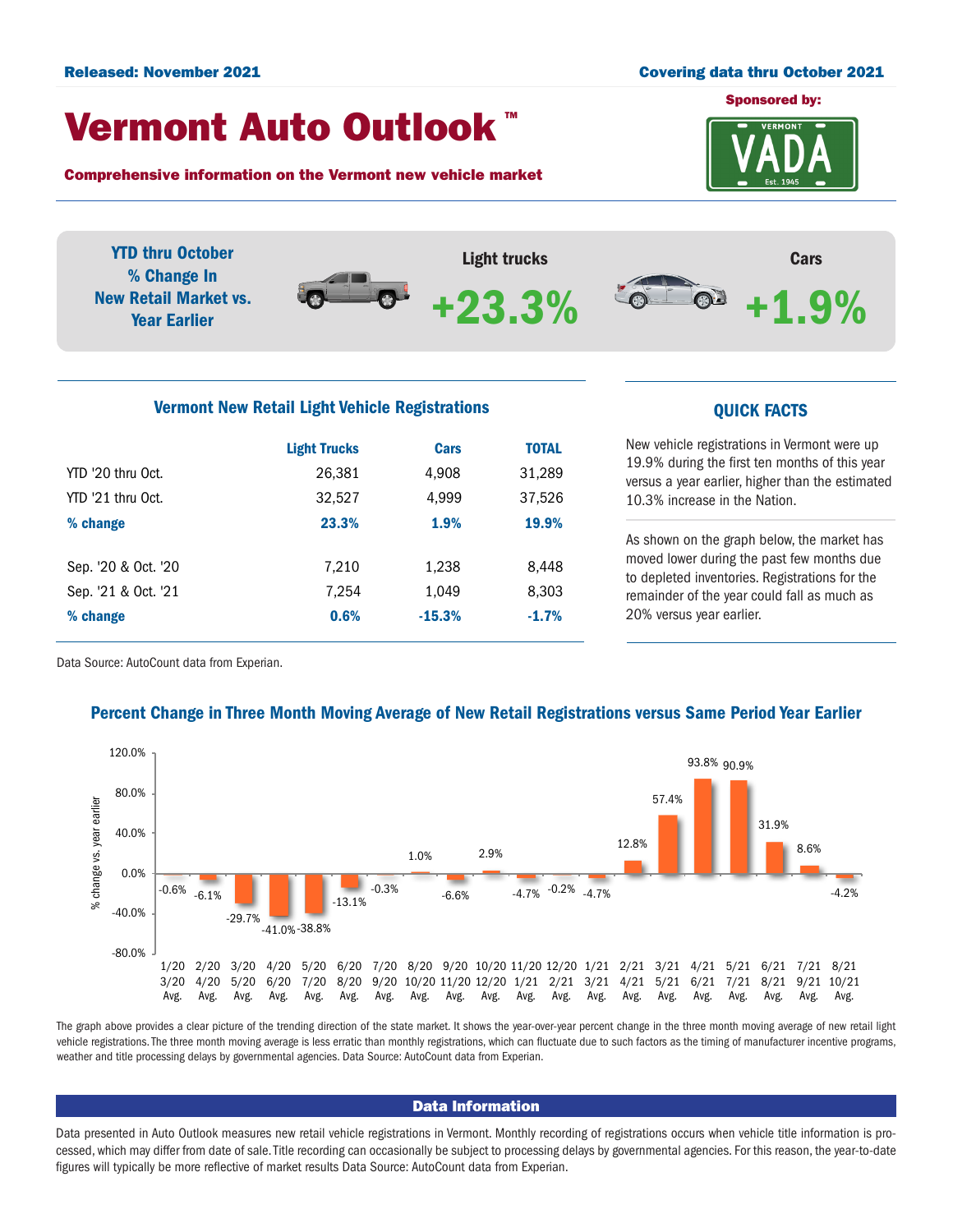#### Page 2 Released: November 2021



| Vermont New Retail Car and Light Truck Registrations |                |                         |           |                  |              |                                |                |            |                                      |                |
|------------------------------------------------------|----------------|-------------------------|-----------|------------------|--------------|--------------------------------|----------------|------------|--------------------------------------|----------------|
|                                                      | Number         | Sep. and Oct. Combined  |           | YTD thru Oct.    |              | <b>YTD</b><br>Market Share (%) |                |            |                                      |                |
|                                                      | of dealers     | 2020                    | 2021      | % chg.           | 2020         | 2021                           | % chg.         | 2020       | 2021                                 | Chg.           |
| <b>TOTAL</b>                                         |                | 8,448                   | 8,303     | $-1.7%$          | 31,289       | 37,526                         | 19.9%          |            |                                      |                |
| Cars                                                 |                | 1,238                   | 1,049     | $-15.3%$         | 4,908        | 4,999                          | 1.9%           | 15.7       | 13.3                                 | $-2.4$         |
| Trucks                                               |                | 7,210                   | 7,254     | 0.6%             | 26,381       | 32,527                         | 23.3%          | 84.3       | 86.7                                 | 2.4            |
|                                                      |                |                         |           |                  |              |                                |                |            |                                      |                |
| <b>Domestic Brands</b>                               |                | 3,850                   | 3,442     | $-10.6%$         | 14,020       | 16,055                         | 14.5%          | 44.8       | 42.8                                 | $-2.0$         |
| European Brands                                      |                | 631                     | 652       | 3.3%             | 2,308        | 2,964                          | 28.4%          | 7.4        | 7.9                                  | 0.5            |
| Japanese Brands                                      |                | 3,607                   | 3,822     | 6.0%             | 13,676       | 16,728                         | 22.3%          | 43.7       | 44.6                                 | $0.9\,$        |
| Korean Brands<br>Acura                               |                | 360<br>43               | 387<br>34 | 7.5%<br>$-20.9%$ | 1,285<br>132 | 1,779<br>175                   | 38.4%<br>32.6% | 4.1<br>0.4 | 4.7<br>0.5                           | 0.6<br>0.0     |
| Alfa Romeo                                           |                |                         |           |                  | 7            | 5                              | $-28.6%$       | 0.0        | 0.0                                  | $0.0\,$        |
|                                                      | 2              | 1<br>88                 | 1         | 35.2%            | 349          | 565                            | 61.9%          | 1.1        | 1.5                                  |                |
| Audi<br><b>BMW</b>                                   |                | 35                      | 119<br>54 | 54.3%            | 144          | 231                            | 60.4%          | 0.5        | 0.6                                  | $0.4\,$<br>0.2 |
| <b>Buick</b>                                         | 9              | 144                     | 81        | $-43.8%$         | 421          | 476                            | 13.1%          | 1.3        | 1.3                                  | $-0.1$         |
| Cadillac                                             | 5              | 26                      | 24        | $-7.7%$          | 74           | 130                            | 75.7%          | 0.2        | 0.3                                  | 0.1            |
| Chevrolet                                            | 13             | 778                     | 640       | $-17.7%$         | 3,194        | 3,251                          | 1.8%           | 10.2       | 8.7                                  | $-1.5$         |
| Chrysler                                             | 10             | 16                      | 15        | $-6.3%$          | 62           | 102                            | 64.5%          | 0.2        | 0.3                                  | 0.1            |
| Dodge                                                | 9              | 48                      | 59        | 22.9%            | 194          | 234                            | 20.6%          | 0.6        | 0.6                                  | 0.0            |
| FIAT                                                 |                | 4                       | 1         | $-75.0%$         | 15           | $\overline{7}$                 | $-53.3%$       | 0.0        | 0.0                                  | 0.0            |
| Ford                                                 | 16             | 1,215                   | 1,064     | $-12.4%$         | 4,335        | 4,623                          | 6.6%           | 13.9       | 12.3                                 | $-1.5$         |
| Genesis                                              | $\mathbf{1}$   | 0                       | 4         |                  | 4            | 12                             | 200.0%         | 0.0        | 0.0                                  | 0.0            |
| <b>GMC</b>                                           | 9              | 524                     | 397       | $-24.2%$         | 1,894        | 2,119                          | 11.9%          | 6.1        | 5.6                                  | $-0.4$         |
| Honda                                                | 4              | 663                     | 651       | $-1.8%$          | 2,425        | 3,032                          | 25.0%          | 7.8        | 8.1                                  | 0.3            |
| Hyundai                                              | 3              | 130                     | 184       | 41.5%            | 491          | 724                            | 47.5%          | 1.6        | 1.9                                  | 0.4            |
| Infiniti                                             | 0              | 5                       | $\pmb{0}$ | $-100.0%$        | 10           | 11                             | 10.0%          | 0.0        | 0.0                                  | $0.0\,$        |
| Jaguar                                               | 0              | $\overline{\mathbf{c}}$ | 2         | 0.0%             | 9            | 9                              | 0.0%           | 0.0        | 0.0                                  | 0.0            |
| Jeep                                                 | 9              | 526                     | 554       | 5.3%             | 1,829        | 2,529                          | 38.3%          | 5.8        | 6.7                                  | $0.9\,$        |
| Kia                                                  | 3              | 230                     | 199       | $-13.5%$         | 790          | 1,043                          | 32.0%          | 2.5        | 2.8                                  | $0.3\,$        |
| <b>Land Rover</b>                                    | 0              | $10\,$                  | 16        | 60.0%            | 39           | 83                             | 112.8%         | 0.1        | 0.2                                  | 0.1            |
| Lexus                                                | 0              | 17                      | 18        | 5.9%             | 52           | 88                             | 69.2%          | 0.2        | 0.2                                  | 0.1            |
| Lincoln                                              | 4              | 13                      | 8         | $-38.5%$         | 64           | 59                             | $-7.8%$        | 0.2        | 0.2                                  | $0.0\,$        |
| Mazda                                                | $\overline{2}$ | 128                     | 195       | 52.3%            | 403          | 707                            | 75.4%          | 1.3        | 1.9                                  | 0.6            |
| Mercedes                                             | $\mathbf{1}$   | 44                      | 58        | 31.8%            | 145          | 264                            | 82.1%          | 0.5        | 0.7                                  | 0.2            |
| <b>MINI</b>                                          | 1              | 11                      | 13        | 18.2%            | 43           | 78                             | 81.4%          | 0.1        | 0.2                                  | 0.1            |
| Mitsubishi                                           | 2              | 79                      | 112       | 41.8%            | 335          | 387                            | 15.5%          | 1.1        | $1.0$                                | 0.0            |
| Nissan                                               | 5 <sup>1</sup> | 255                     | 247       | $-3.1%$          | 1,096        | 1,231                          | 12.3%          | 3.5        | 3.3                                  | $-0.2$         |
| Other                                                |                | 26                      | 16        | $-38.5%$         | 134          | 56                             | $-58.2%$       | 0.4        | 0.1                                  | $-0.3$         |
| Porsche                                              | $\mathbf{0}$   | 12                      | 13        | 8.3%             | 32           | 40                             | 25.0%          | 0.1        | 0.1                                  | 0.0            |
| Ram                                                  | 6              | 510                     | 514       | 0.8%             | 1,798        | 2,230                          | 24.0%          | 5.7        | 5.9                                  | $0.2\,$        |
| Subaru                                               |                | 1,115                   | 1,045     | $-6.3%$          | 4,205        | 4,512                          | 7.3%           | 13.4       | 12.0                                 | $-1.4$         |
| Tesla                                                | 0              | 49                      | 85        | 73.5%            | 148          | 297                            | 100.7%         | 0.5        | 0.8                                  | 0.3            |
| Toyota                                               |                | 1,282                   | 1,509     | 17.7%            | 4,921        | 6,547                          | 33.0%          | 15.7       | 17.4                                 | $1.7\,$        |
| Volkswagen                                           |                | 314                     | 257       | $-18.2%$         | 1,169        | 1,206                          | 3.2%           | 3.7        | 3.2                                  | $-0.5$         |
| Volvo                                                | 2              | 105                     | 114       | 8.6%             | 326          | 463                            | 42.0%          | 1.0        | 1.2                                  | 0.2            |
| Top ten brands are shaded grey.                      |                |                         |           |                  |              |                                |                |            | Source: AutoCount data from Experian |                |

At Auto Outlook, we strive to provide accurate analyses based upon the data available to us. Auto Outlook can make no representation or warranty with respect to the accuracy or completeness of the data we provide or the projections that we make based upon such data. Auto Outlook expressly disclaims any such warranties, and undue reliance should not be placed on any analysis. Auto Outlook undertakes no obligation to revise any forecasts or analyses, whether as a result of any new data, the occurrence of future events, or otherwise.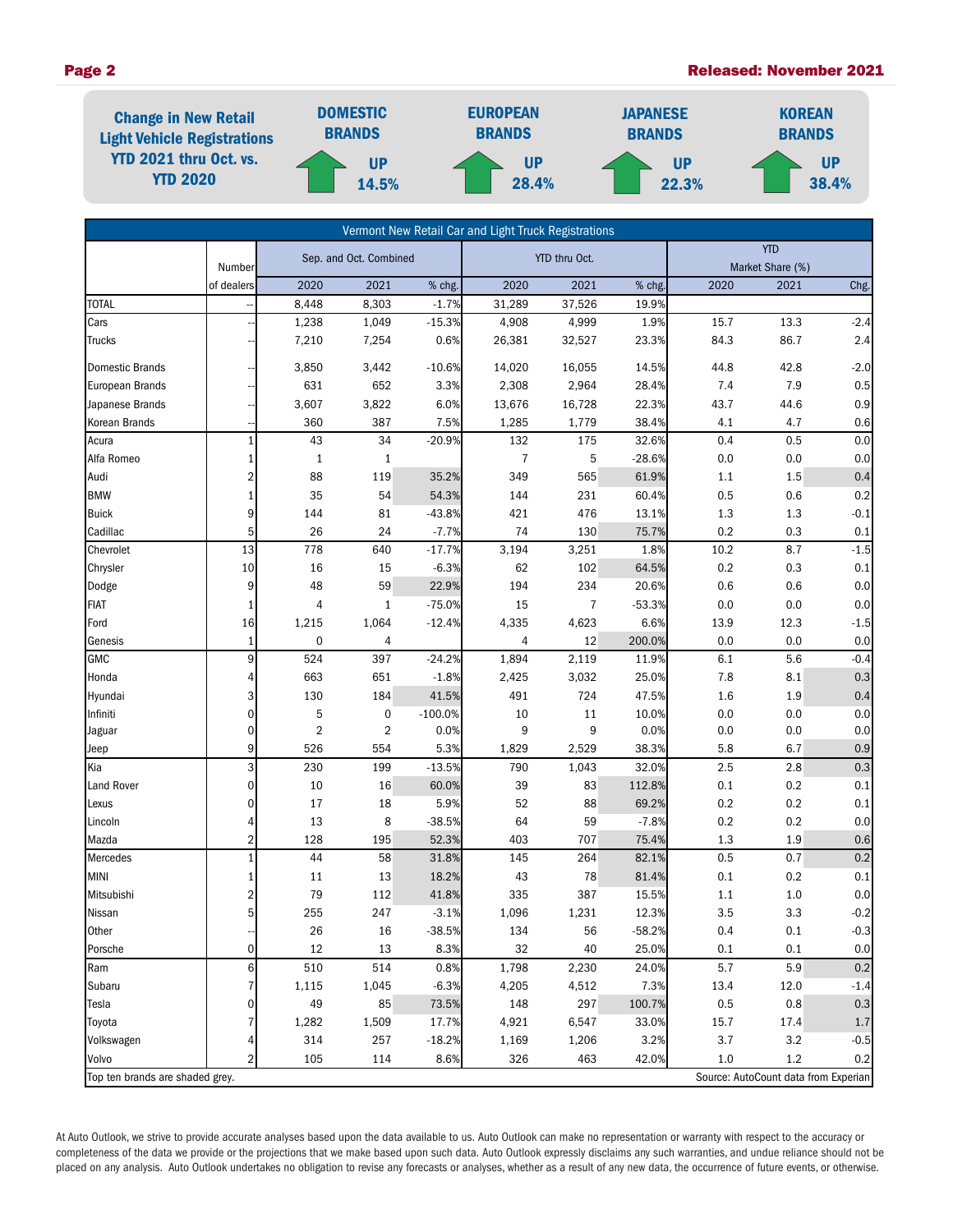# Percent Change in Brand Registrations YTD 2021 thru October vs. YTD 2020 (Top 25 selling brands)





Vermont Market Share

#### 0.6%<br>| 1.4%  $2.2%$  $^{0.8\%}$ <sub>2.1</sub>% 0.5% 1.0% 0.7% 0.0% 5.0% 10.0% 15.0% 20.0% Dodge Mercedes Tesla Mitsubishi ■State  $U.S.$



Registrations increased by more than 60% for Tesla, Mercedes, Cadillac, Mazda, Lexus, Chrysler, Audi, and BMW



Toyota, Ford, Subaru, Chevrolet, and Honda were market share leaders in Vermont

Data Source: AutoCount data from Experian.

Attribution notice: Any material quoted must be attributed to Vermont Auto Outlook, published by Auto Outlook, Inc. on behalf of the Vermont Vehicle and Automotive Distributors Association. Data source must also be shown as "Data Source: AutoCount Data from Experian." Please contact the association with any questions or comments regarding the publication.